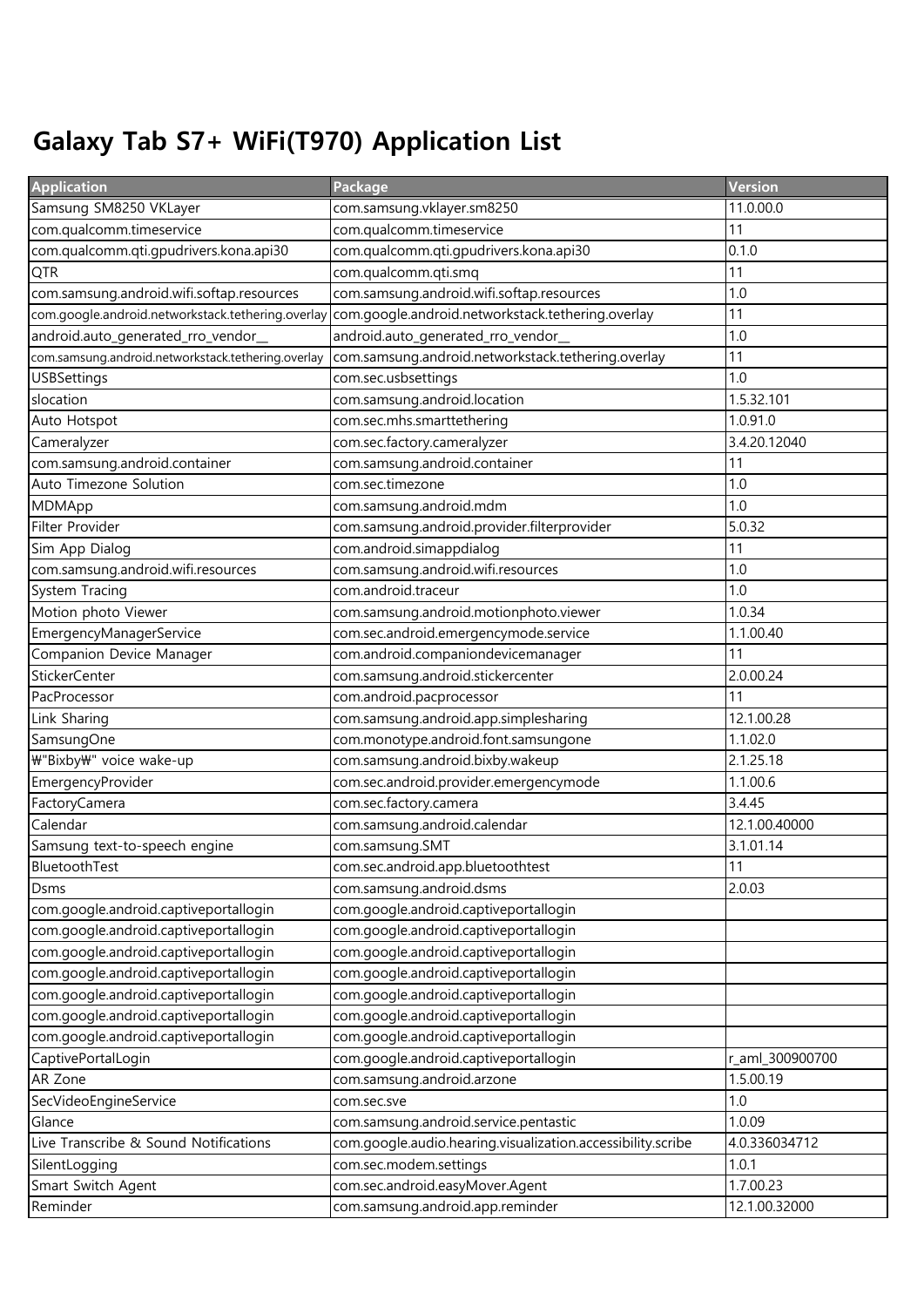| <b>FACM</b>                         | com.samsung.android.aircommandmanager           | 1.2.65       |
|-------------------------------------|-------------------------------------------------|--------------|
| <b>Bixby Vision</b>                 | com.samsung.android.visionintelligence          | 3.7.32.6     |
| CarrierDefaultApp                   | com.android.carrierdefaultapp                   | 11           |
| Samsung Notes                       | com.samsung.android.app.notes                   | 4.1.06.9     |
| Video Trimmer                       | com.samsung.app.newtrim                         | 3.0.22.1     |
| AR Doodle                           | —<br>com.samsung.android.ardrawing              | 2.5.00.12    |
| ShortcutBNR                         | com.samsung.android.shortcutbackupservice       | 11           |
| Create movie                        | com.samsung.app.highlightplayer                 | 3.6.09.0     |
| Honey Board                         | com.samsung.android.honeyboard                  | 5.2.10.21    |
| <b>IMS Settings</b>                 | com.samsung.advp.imssettings                    | 1.0          |
| com.sec.phone                       | com.sec.phone                                   | 1.0          |
| <b>Basic Daydreams</b>              | com.android.dreams.basic                        | 11           |
| Certificate Installer               | com.android.certinstaller                       | 11           |
| WlanTest                            | com.sec.android.app.wlantest                    | 1.1.0        |
| Knox Enrollment Service             | com.sec.enterprise.knox.cloudmdm.smdms          | 2.1.31       |
| Samsung Kids Installer              | com.samsung.android.kidsinstaller               | 10.3.00.2    |
| AppLinker                           | com.sec.android.app.applinker                   | 2.1.12       |
| Launcher                            | com.sec.android.emergencylauncher               | 1.1.00.25    |
| Sound picker                        | com.samsung.android.app.soundpicker             | 10.0.11.9    |
| com.google.ar.core                  | com.google.ar.core                              | 0            |
| PartnerNetflixActivation            | com.netflix.partner.activation                  | 1.0.0        |
| Daily Board                         | com.samsung.android.homemode                    | 12.1.00.8    |
| <b>MDE Service Framework</b>        | com.samsung.android.mdx.kit                     | 1.1.49.1     |
| Write on PDF                        | com.samsung.android.spdfnote                    | 2.6.00.32    |
| <b>Bluetooth MIDI Service</b>       | com.android.bluetoothmidiservice                | R-initial    |
| Wi-Fi Direct                        | com.samsung.android.allshare.service.fileshare  | 3.1.11.26    |
| <b>HTML Viewer</b>                  | com.android.htmlviewer                          | 3.0.04       |
| Android R Easter Egg                | com.android.egg                                 | $1.0\,$      |
| <b>Netflix</b>                      | com.netflix.mediaclient                         | 1.0.0        |
| com.sec.enterprise.knox.attestation | com.sec.enterprise.knox.attestation             | 1.0.3        |
| AASAservice                         | com.samsung.aasaservice                         | 15           |
| Select background music             | com.sec.android.app.ve.vebgm                    | 2.0.10.0     |
| Autofill with Samsung Pass          | com.samsung.android.samsungpassautofill         | 2.5.01.16    |
| Bluetooth                           | com.android.bluetooth                           | 11           |
| Wi-Fi Tips                          | com.samsung.android.net.wifi.wifiguider         | 1.5.00.70    |
| Wearable Manager Installer          | com.samsung.android.app.watchmanagerstub        | 2.1.01.20008 |
| Bookmark Provider                   | com.android.bookmarkprovider                    | 11           |
| Clipboard edge                      | com.samsung.android.app.clipboardedge           | 3.0.07       |
| Call & text on other devices        | com.samsung.android.mdecservice                 | 3.1.00.32    |
| Print Spooler                       | com.android.printspooler                        | 11           |
| Application recommendations         | com.samsung.android.mapsagent                   | 1.0.00.11    |
| Dictionary                          | com.diotek.sec.lookup.dictionary                | 3.002.013    |
| <b>Briefing</b>                     | flipboard.boxer.app                             | 3.2.13       |
| SecureElementApplication            | com.android.se                                  | 11           |
| Weather                             | com.sec.android.daemonapp                       | 1.6.30.51    |
| Live Message                        | com.samsung.android.service.livedrawing         | 3.3.19       |
| Smart View                          | com.samsung.android.smartmirroring              | 8.2.12.28    |
| Keyboard Content Center             | com.samsung.android.icecone                     | 1.3.10.6     |
| Tools                               | com.sec.android.app.quicktool                   | 8.2.42       |
| Automation Test                     | com.sec.android.app.DataCreate                  | 1.1          |
| Service provider location           | com.sec.location.nfwlocationprivacy             | 1.0.10       |
| Nearby Service                      | com.samsung.android.allshare.service.mediashare | 3.0.11.26    |
| Photo Screensavers                  | com.android.dreams.phototable                   | 11           |
|                                     |                                                 |              |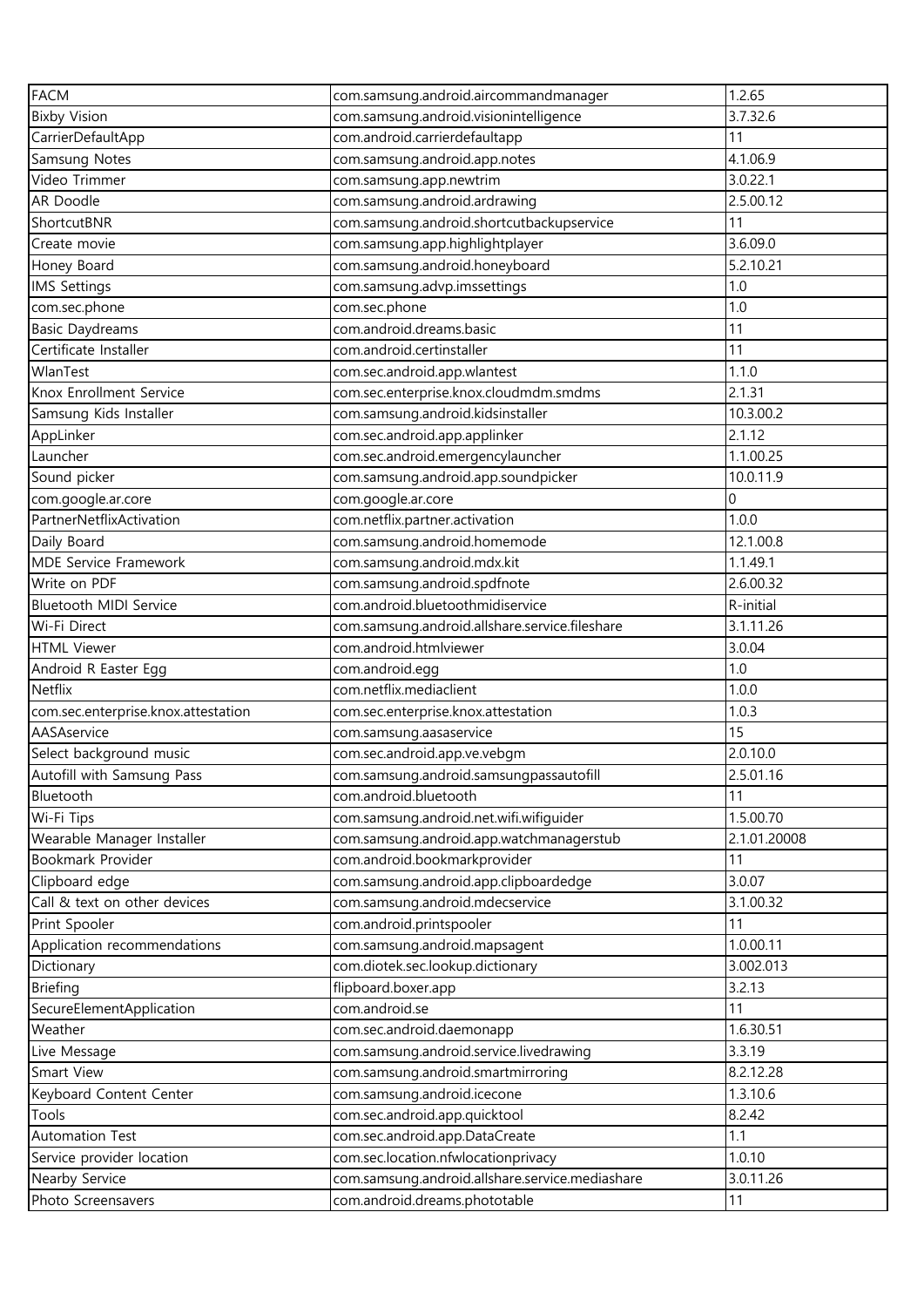| User Manual                                 | com.sec.android.widgetapp.webmanual            | 3.0.08            |
|---------------------------------------------|------------------------------------------------|-------------------|
| Samsung capture                             | com.samsung.android.app.smartcapture           | 4.5.07            |
| SetupWizardLegalProvider                    | com.sec.android.app.setupwizardlegalprovider   | 2.0.11.0          |
| Samsung ApexService                         | com.sec.android.app.apex                       | 3.3.13            |
| Samsung Daily                               | com.samsung.android.app.spage                  | 4.3.00.13         |
| Hiya Service                                | com.hiya.star                                  | 2.8.0-samsung-791 |
| Print Service Recommendation Service        | com.google.android.printservice.recommendation | 1.3.0             |
| ChromeCustomizations                        | com.sec.android.app.chromecustomizations       | 3.0.28            |
| HandwritingService                          | com.samsung.android.sdk.handwriting            | 2.4.01.0          |
| Android Shared Library                      | com.google.android.ext.shared                  |                   |
| Key Chain                                   | com.android.keychain                           | 11                |
| Enterprise Sim Pin Service                  | com.sec.enterprise.mdm.services.simpin         | 11                |
| <b>DRParser Mode</b>                        | com.sec.android.app.parser                     | 12.0.00.4         |
| com.android.wallpaperbackup                 | com.android.wallpaperbackup                    | 11                |
| com.samsung.android.brightnessbackupservice | com.samsung.android.brightnessbackupservice    | 11                |
| Clock                                       | com.sec.android.app.clockpackage               | 12.0.02.18        |
| Samsung Notes Add-ons                       | com.samsung.android.app.notes.addons           | 1.0.00.58         |
| Video Editor                                | com.sec.android.app.vepreload                  | 3.6.09.0          |
| android.autoinstalls.config.samsung         | android.autoinstalls.config.samsung            | 0000              |
| Foundation                                  | com.monotype.android.font.foundation           | 2.3.03.0          |
| <b>BBCAgent</b>                             | com.samsung.android.bbc.bbcagent               | 5.0.00.18         |
| Safety Information                          | com.samsung.safetyinformation                  | 3.0.30.0          |
| SecurityLogAgent                            | com.samsung.android.securitylogagent           | 10.1.00.1         |
| Quick Share                                 | com.samsung.android.aware.service              | 3.2.11.26         |
| <b>SCPM Client</b>                          | com.samsung.android.sm.policy                  | 3.2.15            |
| com.android.providers.partnerbookmarks      | com.android.providers.partnerbookmarks         | 11                |
| com.sec.bcservice                           | com.sec.bcservice                              | 2.0               |
| Android System                              | android                                        | 11                |
| Noteshelf                                   | com.fluidtouch.noteshelf2                      | 1.0               |
| Canva                                       | com.canva.editor.samsung                       | 1.0.0             |
| Clip Studio                                 | jp.co.celsys.clipstudiopaint.galaxystore       | 1.9.14            |
| QDCM-FF                                     | com.qti.snapdragon.qdcm_ff                     | 1.0               |
| Google One Time Init                        | com.google.android.onetimeinitializer          | 11-6684105        |
| Google Services Framework                   | com.google.android.gsf                         | 11-6684105        |
| System UI                                   | com.android.systemui                           | 11                |
| com.android.wallpapercropper                | com.android.wallpapercropper                   | 11                |
| Android Setup                               | com.google.android.setupwizard                 | 230.329243634     |
| Emergency information                       | com.android.emergency                          | 11                |
| Market Feedback Agent                       | com.google.android.feedback                    | 11-6684105        |
| Storage Manager                             | com.android.storagemanager                     | 11                |
| com.android.carrierconfig                   | com.android.carrierconfig                      | 1.0.0             |
| AR Emoji                                    | com.samsung.android.aremoji                    | 5.1.00.27         |
| AR Emoji Editor                             | com.samsung.android.aremojieditor              | 4.4.01.1          |
| Accessibility                               | com.samsung.accessibility                      | 12.1.00.8         |
| Air command                                 | com.samsung.android.service.aircommand         | 5.6.10            |
| Magnify                                     | com.samsung.android.app.readingglass           | 1.3.27            |
| Apps                                        | com.samsung.android.app.appsedge               | 7.1.18.0          |
| Authentication Framework                    | com.samsung.android.authfw                     | 2.6.00.6          |
| AutoDoodle                                  | com.sec.android.autodoodle.service             | 2.9.11.32         |
| AR Emoji Stickers                           | com.sec.android.mimage.avatarstickers          | 2.9.12.28         |
| com.android.backupconfirm                   | com.android.backupconfirm                      | 11                |
| BadgeProvider                               | com.sec.android.provider.badge                 | 2.1.00.9          |
| SmartThings                                 | com.samsung.android.beaconmanager              | 10.1.01.12        |
|                                             |                                                |                   |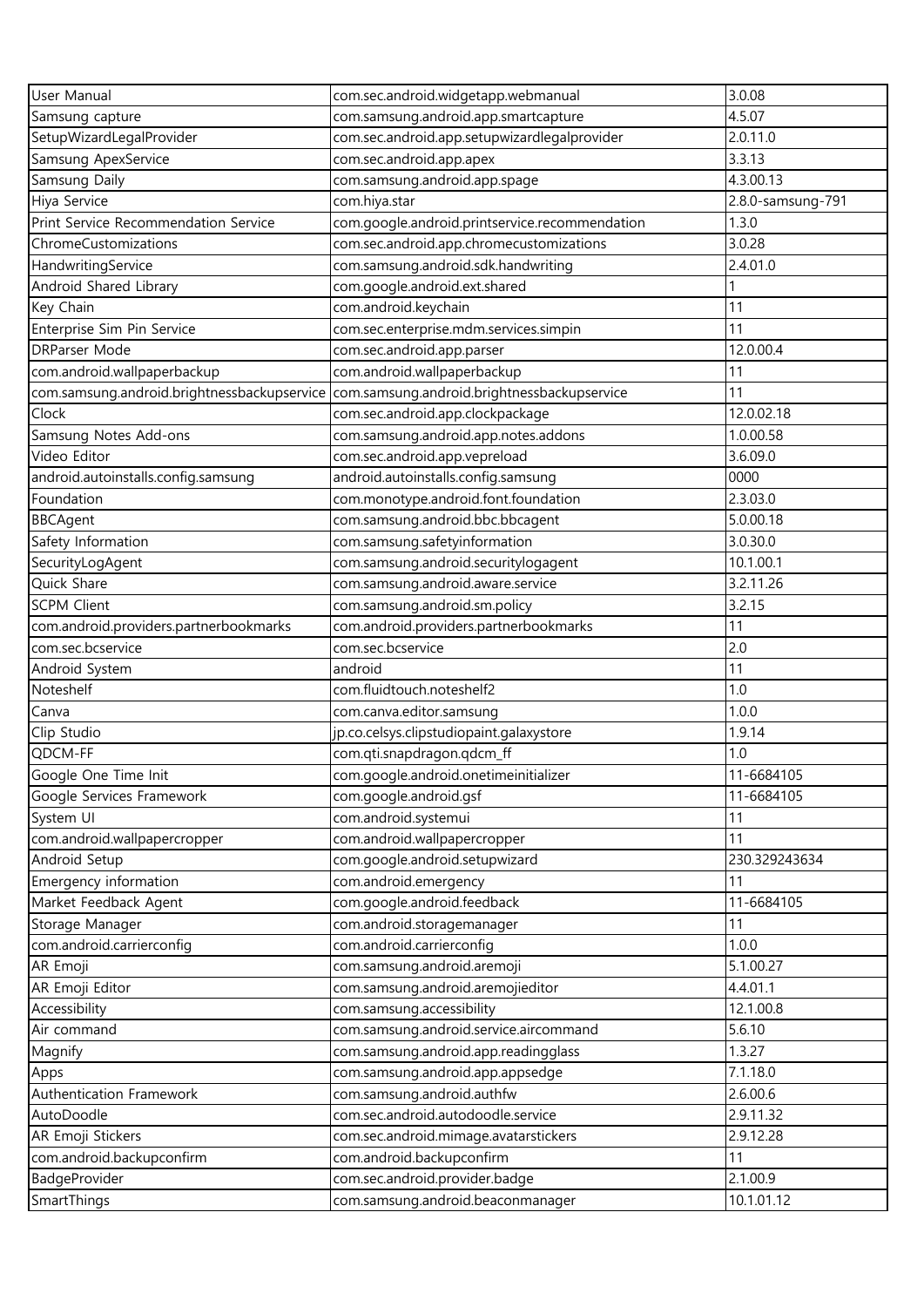| com.samsung.android.biometrics.app.setting | com.samsung.android.biometrics.app.setting | 1.0.0           |
|--------------------------------------------|--------------------------------------------|-----------------|
| <b>Bixby Voice</b>                         | com.samsung.android.bixby.agent            | 3.0.35.48       |
| <b>Bixby Voice Stub</b>                    | com.samsung.android.bixby.agent.dummy      | 1.0.03.0        |
| <b>Bixby Dictation</b>                     | com.samsung.android.bixby.service          | 3.0.00.7        |
| <b>BixbyVision Framework</b>               | com.samsung.android.bixbyvision.framework  | 3.7.50.2        |
| <b>Blocked Numbers Storage</b>             | com.android.providers.blockednumber        | 11              |
| Eye comfort shield                         | com.samsung.android.bluelightfilter        | 4.0.0           |
| Default Print Service                      | com.android.bips                           | 11              |
| CIDManager                                 | com.samsung.android.cidmanager             | 11              |
| <b>CMFA Framework</b>                      | com.samsung.android.cmfa.framework         | 1.0.00.19       |
| CMHProvider                                | com.samsung.cmh                            | 6.1.24          |
| <b>CSC</b>                                 | com.samsung.sec.android.application.csc    | 1.0.1.0         |
| CallBGProvider                             | com.samsung.android.callbgprovider         | 12.0.00.26      |
| CallContentProvider                        | com.samsung.android.incall.contentprovider | 12.0.00.6       |
| Call Log Backup/Restore                    | com.android.calllogbackup                  | 11              |
| ClipboardSaveService                       | com.samsung.clipboardsaveservice           | 2.0             |
| Clock style                                | com.samsung.android.app.clockpack          | 6.1.81          |
| Edge panels                                | com.samsung.android.app.cocktailbarservice | 7.1.13.0        |
| Work profile                               | com.samsung.android.knox.containeragent    | 2.7.05001015    |
| Samsung DeX                                | com.sec.android.desktopmode.uiservice      | 4.0.02.4        |
| DeviceKeystring                            | com.sec.android.app.factorykeystring       | 11              |
| <b>DQA</b>                                 | com.samsung.android.dqagent                | 2.0.13          |
| <b>DeviceTest</b>                          | com.sec.factory                            | 11              |
| DiagMonAgent                               | com.sec.android.diagmonagent               | 7.0.05          |
| Digital Wellbeing                          | com.samsung.android.forest                 | 2.1.00.17       |
| com.google.android.documentsui             | com.google.android.documentsui             |                 |
| com.google.android.documentsui             | com.google.android.documentsui             |                 |
| com.google.android.documentsui             | com.google.android.documentsui             |                 |
| Files                                      | com.google.android.documentsui             | r_aml_300900741 |
| com.google.android.documentsui             | com.google.android.documentsui             |                 |
| com.google.android.documentsui             | com.google.android.documentsui             |                 |
| com.google.android.documentsui             | com.google.android.documentsui             |                 |
| com.google.android.documentsui             | com.google.android.documentsui             |                 |
| Downloads                                  | com.android.providers.downloads.ui         | 11              |
| Wallpapers                                 | com.samsung.android.app.dressroom          | 1.3.65          |
| Live focus                                 | com.samsung.android.app.dofviewer          | 6.0.43          |
| Wallpaper services                         | com.samsung.android.dynamiclock            | 3.3.01.20       |
| Dynamic System Updates                     | com.android.dynsystem                      | 11              |
| TestWandFota                               | com.samsung.android.app.earphonetypec      | 1.2.12          |
| Nearby device scanning                     | com.samsung.android.easysetup              | 11.0.11.0       |
| com.samsung.android.knox.attestation       | com.samsung.android.knox.attestation       | 1.2.00.22       |
| <b>External Storage</b>                    | com.android.externalstorage                | 11              |
| FaceService                                | com.samsung.faceservice                    | 4.2.16          |
| Secure Wi-Fi                               | com.samsung.android.fast                   | 6.5.00.3        |
| Finder                                     | com.samsung.android.app.galaxyfinder       | 9.7.07.0        |
| Find My Mobile                             | com.samsung.android.fmm                    | 7.2.09.9        |
| Software update                            | com.wssyncmldm                             | 3.7.11          |
| <b>Fused Location</b>                      | com.android.location.fused                 | 11              |
| Galaxy Store                               | com.sec.android.app.samsungapps            | 4.5.22.10       |
| Samsung SM8250 GameDriver                  | com.samsung.gamedriver.sm8250              | 11.0.00.0       |
| Game Launcher                              | com.samsung.android.game.gamehome          | 4.3.03.5        |
| Game Optimizing Service                    | com.samsung.android.game.gos               | 3.4.00.35       |
| Game Booster                               | com.samsung.android.game.gametools         | 3.0.00.18       |
|                                            |                                            |                 |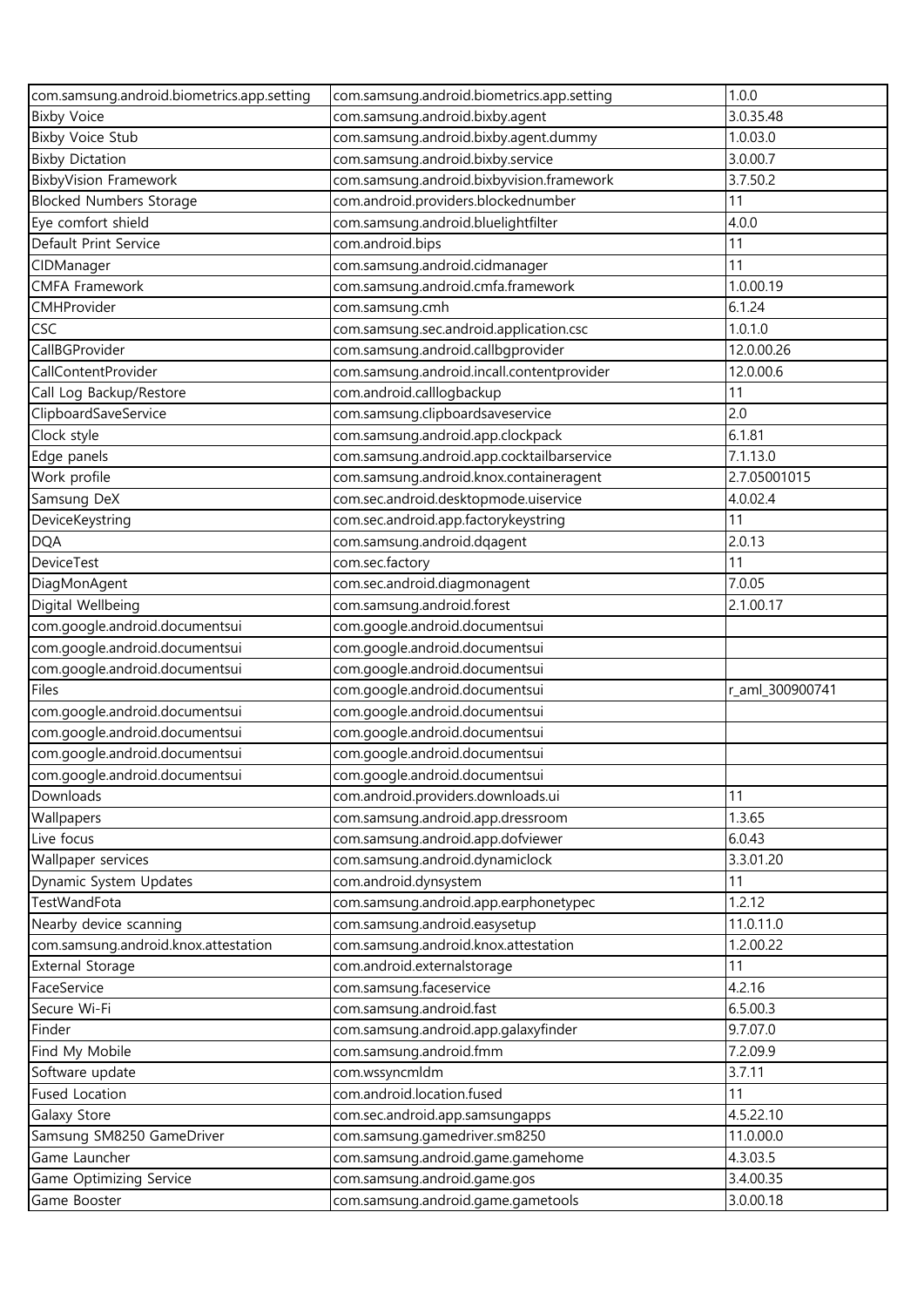| Package installer                                | com.google.android.packageinstaller                                                               | 11-6684105      |
|--------------------------------------------------|---------------------------------------------------------------------------------------------------|-----------------|
| GPUWatch                                         | com.samsung.gpuwatchapp                                                                           | 2.0.40          |
| Tags                                             | com.samsung.android.service.tagservice                                                            | 1.6.16.0        |
| HdmApp                                           | com.samsung.android.hdmapp                                                                        | 1.0.00.10       |
| Adapt Sound                                      | com.sec.hearingadjust                                                                             | 11.0.25         |
| HwModuleTest                                     | com.sec.android.app.hwmoduletest                                                                  | 11              |
| IPService                                        | com.samsung.ipservice                                                                             | 4.1.18          |
| ImsLogger                                        | com.sec.imslogger                                                                                 | 1.20200801      |
| Input Devices                                    | com.android.inputdevices                                                                          | 11              |
| SmartFPSAdjuster                                 | com.sec.android.smartfpsadjuster                                                                  | 11              |
| Samsung Visit In                                 | com.samsung.android.ipsgeofence                                                                   | 4.1.02.122      |
| <b>KLMS Agent</b>                                | com.samsung.klmsagent                                                                             | 3.4.20411       |
| Work profile                                     | com.samsung.android.knox.containercore                                                            | 1.0             |
| Samsung DeX Home                                 | com.sec.android.app.desktoplauncher                                                               | 3.0.05.3        |
| Device Services                                  | com.samsung.android.kgclient                                                                      | 2.2.70          |
| Knox Key Chain                                   | com.samsung.knox.keychain                                                                         | 11              |
| KnoxPushManager                                  | com.samsung.android.knox.pushmanager                                                              | 1.1.00.35       |
| <b>DECO PIC</b>                                  | com.samsung.android.livestickers                                                                  | 2.1.00.16       |
| Live Wallpaper Picker                            | com.android.wallpaper.livepicker                                                                  | 11              |
| com.android.localtransport                       | com.android.localtransport                                                                        | 11              |
| Locale Overlay Manager                           | com.samsung.android.localeoverlaymanager                                                          | 11              |
| <b>MCFDeviceContinuity</b>                       | com.samsung.android.mcfds                                                                         | 1.0.00.87       |
| Work Setup                                       | com.android.managedprovisioning                                                                   | 11              |
| mlp                                              | com.samsung.mlp                                                                                   | 5.1.01          |
| com.android.providers.media                      | com.android.providers.media                                                                       | 11              |
| MmsService                                       | com.android.mms.service                                                                           | 11              |
| Service mode RIL                                 | com.sec.android.RilServiceModeApp                                                                 | 11              |
| MTP application                                  | com.samsung.android.MtpApplication                                                                | 1.0             |
| MTP Host                                         | com.android.mtp                                                                                   | 11              |
| Separate app sound                               | com.samsung.android.setting.multisound                                                            | 3.0.00.11       |
| Samsung Location SDK                             | com.sec.location.nsflp2                                                                           | 5.3.45          |
| NetworkDiagnostic                                | com.samsung.android.networkdiagnostic                                                             | 2.5.05.3        |
|                                                  | com.google.android.networkstack.permissionconfig com.google.android.networkstack.permissionconfig |                 |
| com.google.android.networkstack.permissionconfig | com.google.android.networkstack.permissionconfig                                                  |                 |
| com.google.android.networkstack.permissionconfig | com.google.android.networkstack.permissionconfig                                                  |                 |
| com.google.android.networkstack.permissionconfig | com.google.android.networkstack.permissionconfig                                                  |                 |
| com.google.android.networkstack.permissionconfig | com.google.android.networkstack.permissionconfig                                                  |                 |
| com.google.android.networkstack.permissionconfiq | com.google.android.networkstack.permissionconfig                                                  |                 |
| com.google.android.networkstack.permissionconfiq | com.google.android.networkstack.permissionconfig                                                  |                 |
| com.google.android.networkstack.permissionconfig | com.google.android.networkstack.permissionconfig                                                  | r_aml_300900722 |
| com.google.android.networkstack                  | com.google.android.networkstack                                                                   |                 |
| com.google.android.networkstack                  | com.google.android.networkstack                                                                   |                 |
| Network manager                                  | com.google.android.networkstack                                                                   | r_aml_300900700 |
| com.google.android.networkstack                  | com.google.android.networkstack                                                                   |                 |
| com.google.android.networkstack                  | com.google.android.networkstack                                                                   |                 |
| com.google.android.networkstack                  | com.google.android.networkstack                                                                   |                 |
| com.google.android.networkstack                  | com.google.android.networkstack                                                                   |                 |
| com.google.android.networkstack                  | com.google.android.networkstack                                                                   |                 |
| com.google.android.networkstack                  | com.google.android.networkstack                                                                   |                 |
| Configuration update                             | com.samsung.android.app.omcagent                                                                  | 5.3.24          |
| com.android.ons                                  | com.android.ons                                                                                   | 11              |
| OneDrive                                         | com.microsoft.skydrive                                                                            | 6.16            |
| People edge                                      | com.samsung.android.service.peoplestripe                                                          | 12.0.01.2       |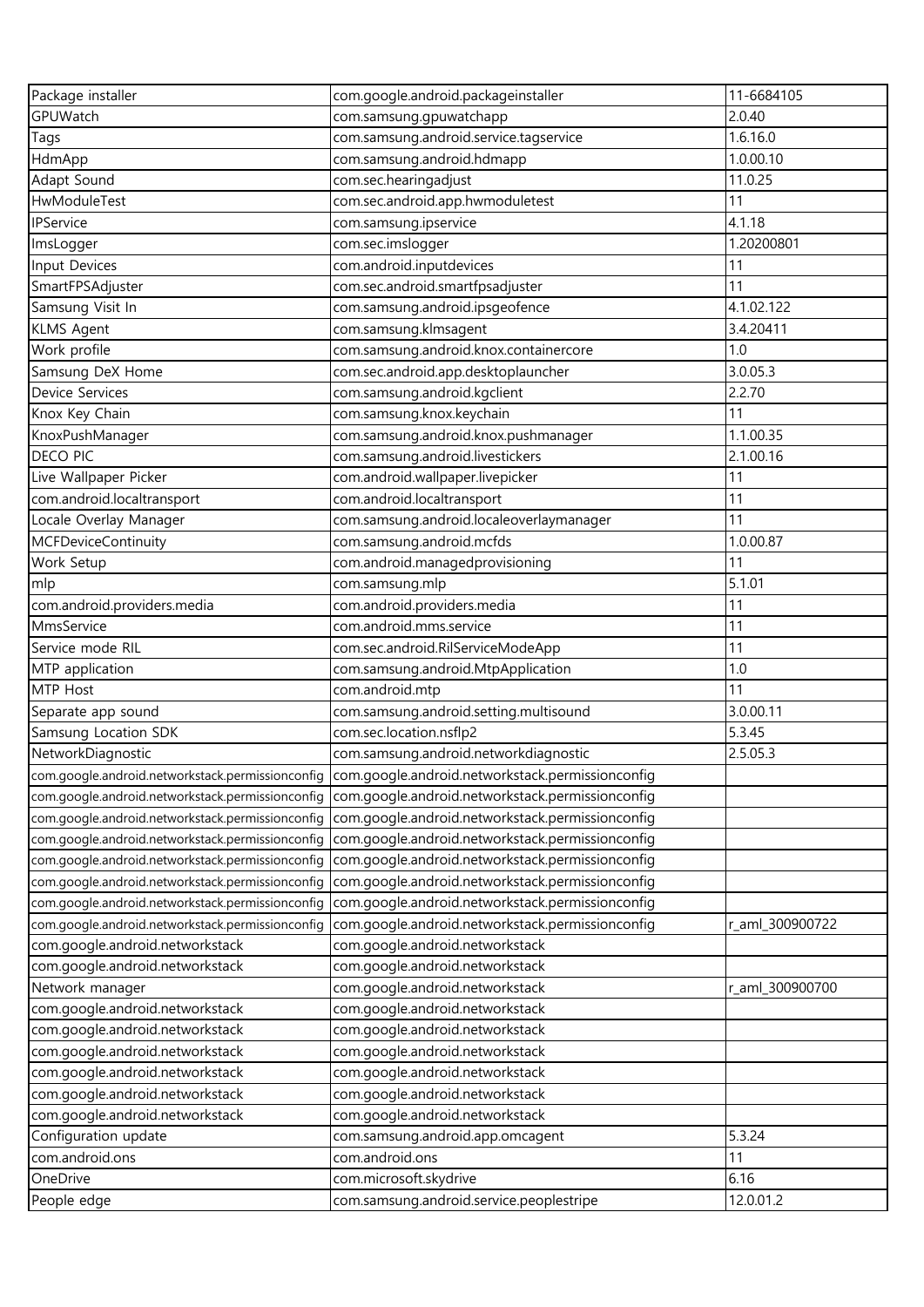| Photo Editor                          | com.sec.android.mimage.photoretouching        | 2.9.12.21   |
|---------------------------------------|-----------------------------------------------|-------------|
| Application installer                 | com.sec.android.preloadinstaller              | 11          |
| ProxyHandler                          | com.android.proxyhandler                      | 11          |
| Media and devices                     | com.samsung.android.mdx.quickboard            | 2.0.12.482  |
| <b>Bixby Routines</b>                 | com.samsung.android.app.routines              | 3.1.10      |
| <b>Customization Service</b>          | com.samsung.android.rubin.app                 | 2.8.00.14   |
| Configuration update                  | com.samsung.android.sdm.config                | 3.0.08      |
| SKMSAgentService                      | com.skms.android.agent                        | 1.0.40-48   |
| Software update                       | com.sec.android.soagent                       | 6.0.08      |
| Samsung Push Service                  | com.sec.spp.push                              | 3.3.06      |
| <b>SVC Agent</b>                      | com.samsung.android.svcagent                  | 5.0.00.13   |
| Samsung voice input                   | com.samsung.android.svoiceime                 | 2.3.01.2    |
| Samsung account                       | com.osp.app.signin                            | 12.2.00.0   |
| Samsung Checkout                      | com.sec.android.app.billing                   | 5.0.36.0    |
| Calendar Storage                      | com.android.providers.calendar                | 12.1.00.1   |
| Camera                                | com.sec.android.app.camera                    | 11.0.10.35  |
| Samsung Cloud                         | com.samsung.android.scloud                    | 4.6.01.2    |
| Contacts                              | com.samsung.android.app.contacts              | 12.1.10.13  |
| Contacts Storage                      | com.samsung.android.providers.contacts        | 12.5.06     |
| Samsung Core Services                 | com.samsung.android.scs                       | 1.1.00.26   |
| Samsung Device Health Manager Service | com.sec.android.sdhms                         | 11          |
| Phone                                 | com.samsung.android.dialer                    | 12.1.10.13  |
| Samsung Group Sharing                 | com.samsung.android.mobileservice             | 12.1.00.42  |
| Gallery                               | com.sec.android.gallery3d                     | 12.1.00.16  |
| Call                                  | com.samsung.android.incallui                  | 12.1.02.17  |
| Messages                              | com.samsung.android.messaging                 | 12.1.10.31  |
| Samsung Multi Connectivity            | com.samsung.android.mcfserver                 | 1.0.02.87   |
| Samsung Pass                          | com.samsung.android.samsungpass               | 2.6.00.38   |
| SamsungPositioning                    | com.samsung.android.samsungpositioning        | 3.1.01.6    |
| SamsungSmartSuggestions               | com.samsung.android.smartsuggestions          | 11          |
| Video Player                          | com.samsung.android.video                     | 7.3.10.44   |
| Separated Apps                        | com.samsung.android.appseparation             | 1.0.01.35   |
| Configuration update                  | com.samsung.android.providers.carrier         | 1.0.29      |
| Download Manager                      | com.android.providers.downloads               | 11          |
| Sec Media Storage                     | com.samsung.android.providers.media           | 11          |
| My Files                              | com.sec.android.app.myfiles                   | 12.0.00.512 |
| Settings                              | com.android.settings                          | 11          |
| Settings Suggestions                  | com.android.settings.intelligence             | 11          |
| Samsung SetupWizard                   | com.sec.android.app.SecSetupWizard            | 3.1.05.1    |
| SecSoundPicker                        | com.samsung.android.secsoundpicker            | 1.0.00.23   |
| Dialer Storage                        | com.android.providers.telephony               | 11          |
| Secure Folder                         | com.samsung.knox.securefolder                 | 1.6.01.52   |
| SettingsBixby                         | com.samsung.android.app.settings.bixby        | 3.1.02      |
| Settings Storage                      | com.android.providers.settings                | 11          |
| Settings                              | com.samsung.android.SettingsReceiver          | 11          |
| Quick Share                           | com.samsung.android.app.sharelive             | 12.0.00.24  |
| com.android.sharedstoragebackup       | com.android.sharedstoragebackup               | 11          |
| Shell                                 | com.android.shell                             | 11          |
| Single Take                           | com.samsung.android.singletake.service        | 2.0.00.29   |
| Smart Call                            | com.samsung.android.smartcallprovider         | 12.0.00.20  |
| Translate                             | com.samsung.android.service.airviewdictionary | 3.5.06      |
| Device care                           | com.samsung.android.lool                      | 12.1.00.23  |
| Device security                       | com.samsung.android.sm.devicesecurity         | 7.1.03      |
|                                       |                                               |             |